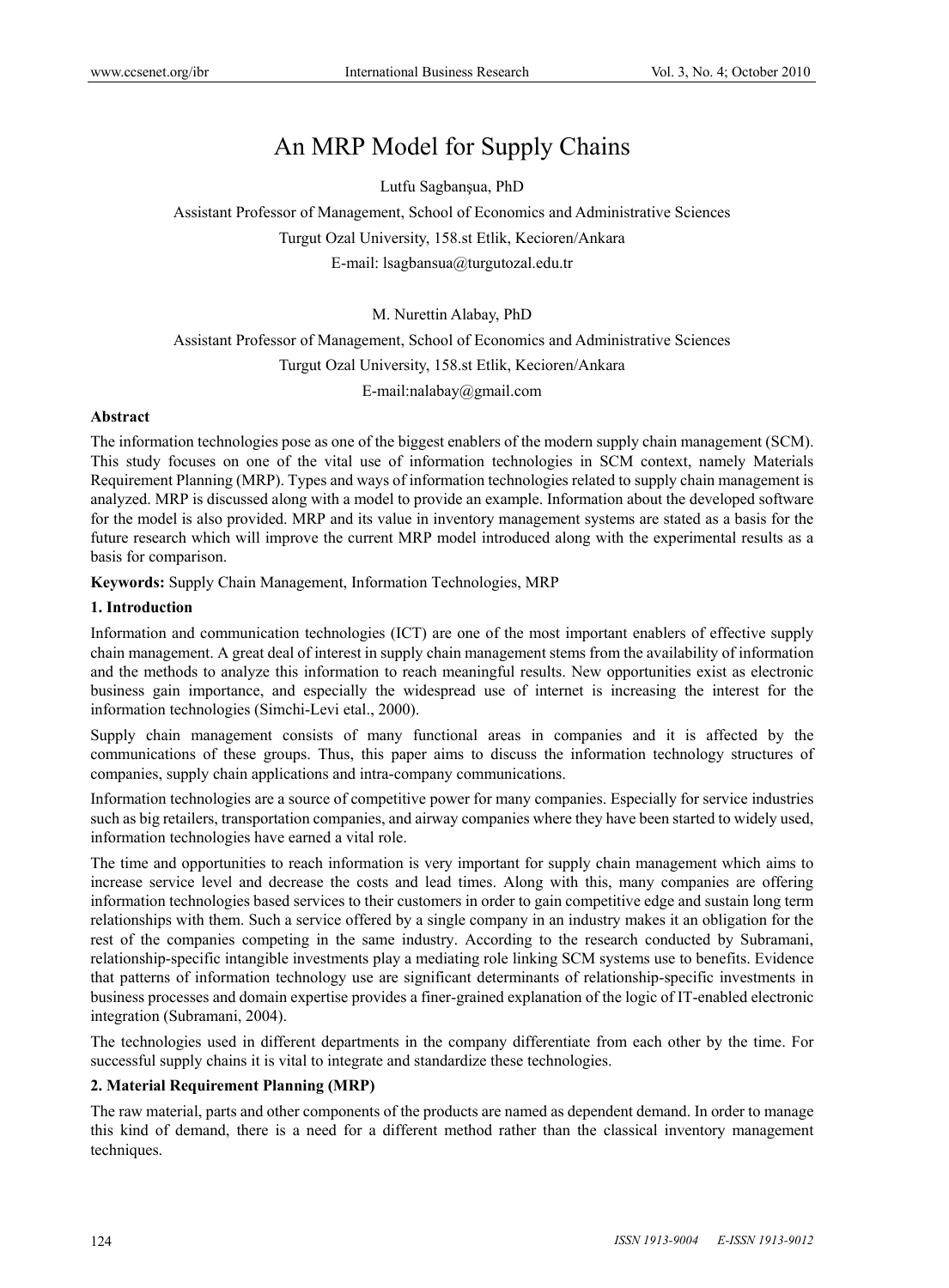The difference in the management of inventories stems from the difference in the structure of demand for those products. The demand for products such as raw materials and parts that are used in the production of final product is called dependent demand. For instance, since the demand for parts and materials required for the production of automobile depends on the amount of demand for automobile, it is classified as dependent demand. On the other hand, demand for automobile is an independent demand as it is not a component of another product.

Dependent demand exhibits a discontinuous nature as opposed to the continuous nature of independent demand. That is because certain components are used in large lots in certain periods of the production line and not used at all in other periods.

For instance, the same company might be producing different products in different periods of the year. Some parts of these products might be common in every product. Thus, the company always has to keep such components in the inventory. However, some parts are only required for certain products. So they will be needed in periods where these products will be produced, resulting in discontinuous demand for these types of parts.

As a result of that characteristic, the products with independent demand should be stocked continuously, while the products with dependent demand should only be stocked just before the time they will be used in the production process. The fact that the dependent demand products are known in advance, the need for safety stock is eliminated or reduced to a minimum.

MRP is a computer-based system designed to organize the timing and ordering of the dependent demand products. The demand for the raw material and components of the final product are calculated by using the demand for the final product and it is determined how much and in what quantity to order from these components and raw material, considering the production and lead times and counting back from the delivery time of the product. Thus, the demand for the final product is used to calculate the demand for the components in lower levels. This process is divided into planning periods and the production and assembly functions are organized, resulting in lower inventory levels along with ensuring the timely deliveries of the final product.

From this perspective, MRP is a philosophy as much as it is a technique and a time management as much as it is an inventory control method.

Ordering and timing processes were facing two difficulties in the past. The first one was the difficulty of production scheduling, tracing many parts and components, and dealing with the changes in the orders. The second difficulty was the lack of distinction between the dependent and independent demand. The techniques designed for the independent demand was being used for the dependent demand as well, resulting in high levels of inventories. Consequently, inventory planning and production scheduling were major problems for the manufacturers.

The manufacturers in 1970s have started to realize the need for a distinction between these two types of demands and different approaches to utilize for each of them. Many companies have left the record keeping and component requirements to the computers using MRP system.

MRP starts with a schedule for the final product, and this schedule is transformed into another schedule ensuring the timely delivery of the components and raw material required in the production of the final product. Thus, MRP is designed to answer three questions: What is needed? When is it needed? How much is it needed?

The inputs for the MRP system is a bill of material, a main schedule showing when and how much of the final product is needed, and an inventory records file showing how much inventory is at hand or how much is ordered. The planner determines the requirements for each planning period, using these inputs.

The outputs of the process are the planned order schedules, order confirmations, changes, performance control reports, planning reports, and exception reports.

In a discrete parts manufacturing environment, material requirement planning (MRP) is carried out without considering the manufacturing resource capacity. As a result, during implementation, adjustments in planned orders may become necessary. Pandey etal., presents a finite capacity material requirements planning algorithm (FCMRP) to obtain capacity-based production plans (Pandey etal., 2000).

Theoretically, there is no need for safety stock in the inventory systems based on the dependent demand, which is one of the main benefits of the MRP approach. After the main schedule is prepared, it is assumed that there is no need for safety stock when the managers can see the amount of usage. However, exceptions may occur in practice. For instance, variable waste ratios can cause disruptions in the operations. Moreover, the higher production times than what is expected and late deliveries of the components can also cause problems in the production process. It can be argued that using safety stock would eliminate the disruptions in the operations but it becomes more complex in multi-level production systems, as insufficient amount of any component will disrupt the final product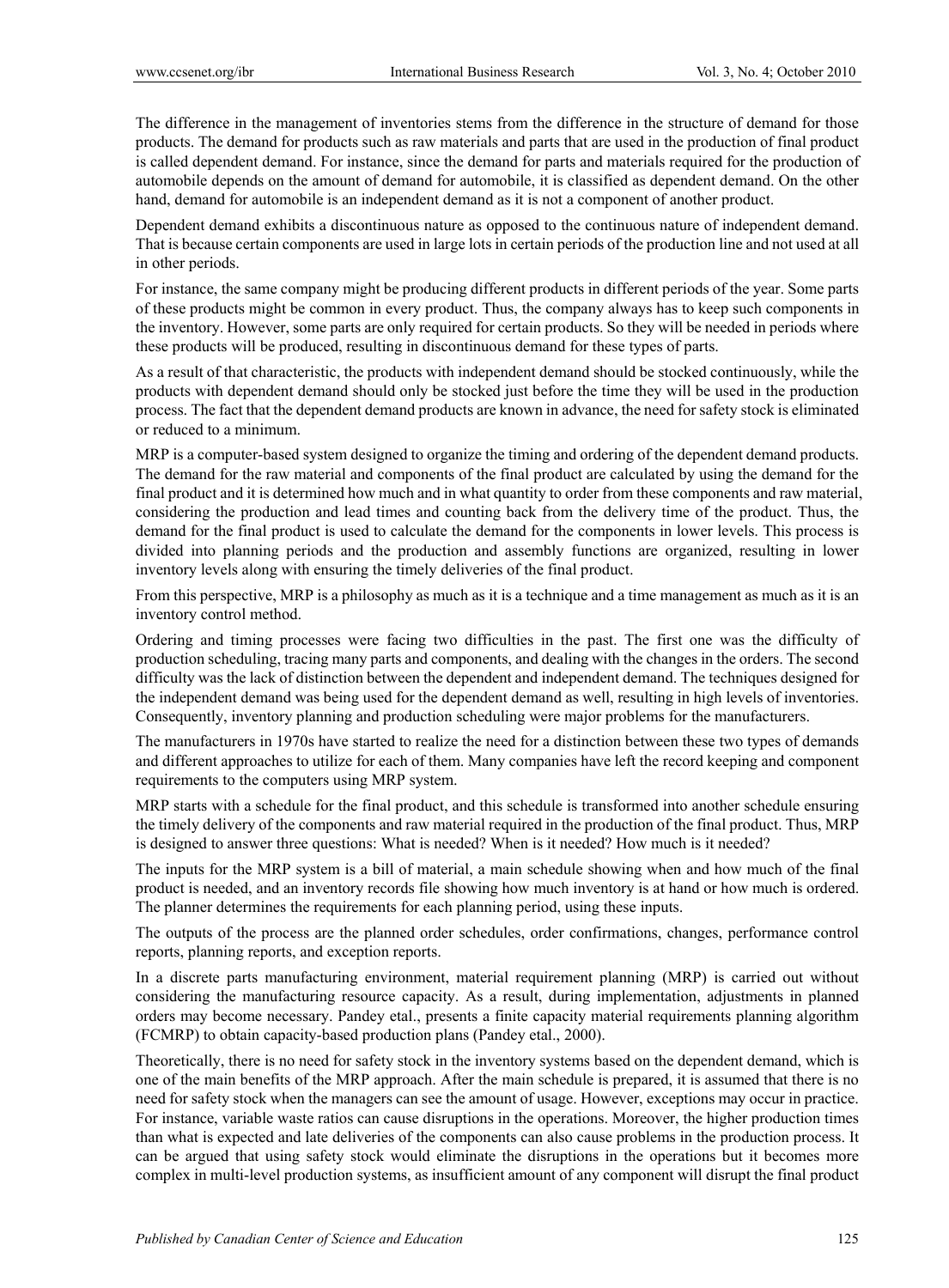production. Also, using safety stock would eliminate one of the biggest advantages of the MRP; operating without safety stock.

MRP systems deal with such problems using different methods. The goal of the managers is to find out the operations with variability and determine the extent of this variability. In situations with variable lead times, concept of safety lead time is used rather than safety stock. This concept requires to order the components to receive before the time they will be needed; thus, eliminating the possibility of waiting for these components, or at least minimizing it. If there is variability in the amounts of components, a certain amount of safety stock can be held but the managers must carefully calculate and analyze the cost of such a safety stock. Usually, the managers choose to hold safety stock for the situations where the demand for the final product varies, and the safety lead time is not possible.

(Wacker, 1985) presents a theoretical MRP model which includes both demand and supply uncertainties from quantity and timing variations. The model suggests empirical methodologies to estimate the variances of final outputs and components for estimates of safety stock requirements to reduce uncertainty. Wacker suggests a methodology for safety stock estimates to alleviate demand uncertainty for trade-to-stock organizations and made-to-order organizations. He also suggests methodologies to estimate safety stock for the production systems to alleviate supply uncertainty (Wacker, 1985).

The managers must be sure of the lead times especially when the components are expected to reach the production point just before they will be used. The early component entries would be increasing the current inventory levels, while the late entries would delay the other operations, resulting in important losses and extra costs. Considering this fact, the managers choose to show the lead times longer than they are, accepting certain amounts of early entries.

Choosing a lot size for orders or production is an important issue both for the dependent and independent demand products. Usually, the economic order quantities and economic production quantities are used to the independent demand products, whereas many different methods are used for the dependent demand systems, stemming from the fact that no method exhibits an obvious advantage over the others.

The priority of the inventory management for both of the demand types is minimizing total of the ordering and holding costs. The independent demand exhibits an even distribution during the planning horizon while the dependent demand has a more intermittent structure and a shorter planning period. Thus, it is more difficult to calculate economic lot quantities.

Andersson reports on a simulation study of hierarchical planning methods, which can be utilized in connection with material requirements planning. The company considered produces one final product having a complex structure. The factory is functionally organized. Two different cases have been studied. In the first case there were both seasonal and independent stochastic variations in demand and in the second case only stochastic variations (Andersson etal., 1981).

A simulation experiment that compares alternative procedures for determining purchase quantities in MRP systems when quantity discounts are available is reported by Benton (Benton, Clay, 1982).

# **3. An MRP Model**

The model introduced in this section is designed to manage a manufacturing facility chosen as a model, producing a large set of SKUs (Stock-Keeping Unit), along with hundreds of components going into the production process, and a long list of suppliers list. Before building the model, below conditions that are required to successfully and efficiently utilize and use the MRP system are ensured to exist:

- Computers and software to maintain the records and execute the calculations
- Accurate and updated
- Main schedules
- Bill of material
- Inventory records
- Integrity of the information

The steps of the MRP model are as follows:

The company receives the order from the customers. Following the meeting at the end of each week, job orders are given to the manufacturing department. Inventory manager checks the inventory levels recorded using Figure 1.

The MRP software determines the material requirements moving back from the bill of materials recorded. An example of a bill of materials is shown in Figure 2.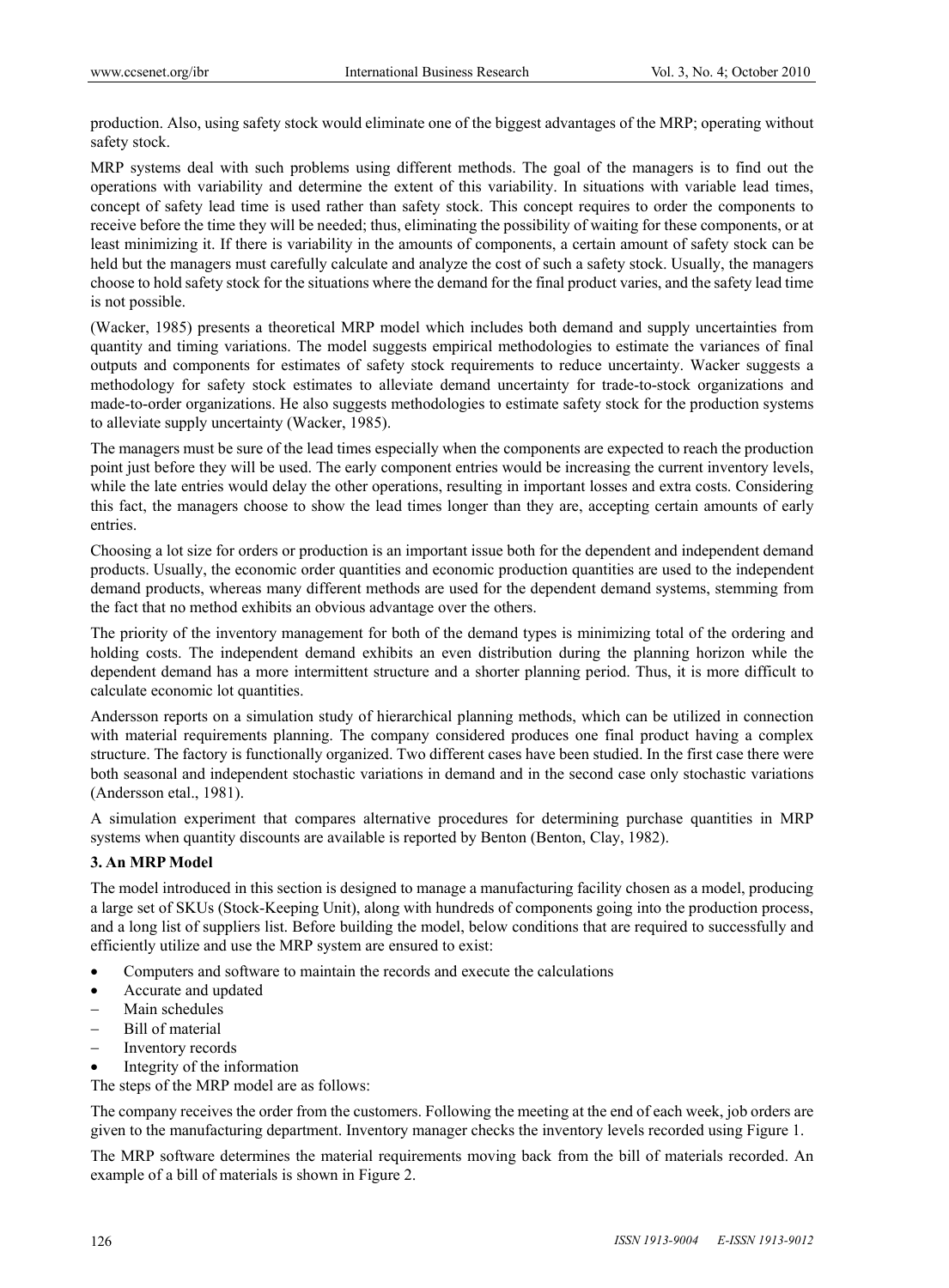Comparing the inventory levels with the resources required for the production, the inventory department determines the needs. The information of requirements is given to the purchasing department, using a material requirement slip in the Figure 3.

The purchasing department requests proposals from 6 different suppliers which are listed in the suppliers list. The rule of '6 suppliers' provides the purchasing department with a strong basis for comparison in its decision making process. The supplier information is recorded using the Figure 4.

The performance of these suppliers are continuously recorded and tracked, based on two dimensions: Lead times and the quality. The quality performance is calculated in terms of the defective parts received before, and number of returned products in the past.

The performance in terms of the lead times is calculated based on the comparison of the number of delayed deliveries of the past and the number of on-time deliveries. These scores are constantly updated. Figure 5 shows the track of performance for a given supplier both in quality and lead times.

Upon receipt of the proposals from the suppliers, the software evaluates the proposals on an individual product base and determines the best choice of supplier for each product as shown in Figure 6.

The purchasing department chooses the best selection of suppliers to satisfy the order and passes this information to the executive director. If confirmed, the purchasing department orders the products using the form in Figure 7.

The inventory manager distributes the received products to the appropriate point in the manufacturing as the employee initiating the ordering process is recorded using the Figure 8.

The entrance of the parts to the inventory is recorded as shown in the Figure 9, as well as the outflow of the parts either to the internal customers or to the external customers.

The software tracks which materials are used in which products as well as from which suppliers they are provided from, thus, satisfying the traceability requirement of ISO standards. Figure 10 presents the form used for this purpose in which the specific materials can be tracked throughout its movement in the supply chain.

# **4. Conclusion and Future Research**

The traditional purchasing and logistics functions have evolved into a broader strategic approach to materials and distribution management known as supply chain management. Information technologies as one of the biggest enablers of the supply chain management, is discussed in this research. MRP as one of the most vital functions of information technologies related to supply chain management is provided.

Many employees are using the information provided by MRP in manufacturing companies with this system. Production planners, production managers, customer service representatives, purchasing managers, and inventory managers are some of them. The benefits of the MRP system depends heavily on the availability of the usage of computers which will maintain updated data about the component needs. A software developed for an MRP model is introduced as a part of this research.

Accuracy has a vital role in a successful MRP system. The mistakes in inventory records or bill of material would result in missing parts, over-ordering of some products and under-ordering of others, deviations from the production schedule, all of which cause bad results such as low level of customer service, inefficient use of resources, and untimely deliveries to the customers. Moreover, MRP system can be difficult to utilize and expensive. Thus, the companies planning to use this system must carefully evaluate the benefits and the necessities of MRP.

The software tracks the supply process of materials which starts with the materials requirement slip, followed by the proposal, confirmation, order, and inventory.

MRP model introduced in this research and utilized has proven to improve both the production and assembly operations in the model manufacturing facility. Some of these benefits are listed below:

- Low levels of in-process stocks
- The possibility to track the component needs
- The possibility to evaluate the capacity requirements suggested by the main schedule
- The possibility of distributing the production time

Future research will be conducted to enhance the capabilities of the MRP model introduced in this research and include the experimental results of the developed model as a basis for comparison with the current model. The developed model is intended to include the lead time estimations for each individual raw material in order to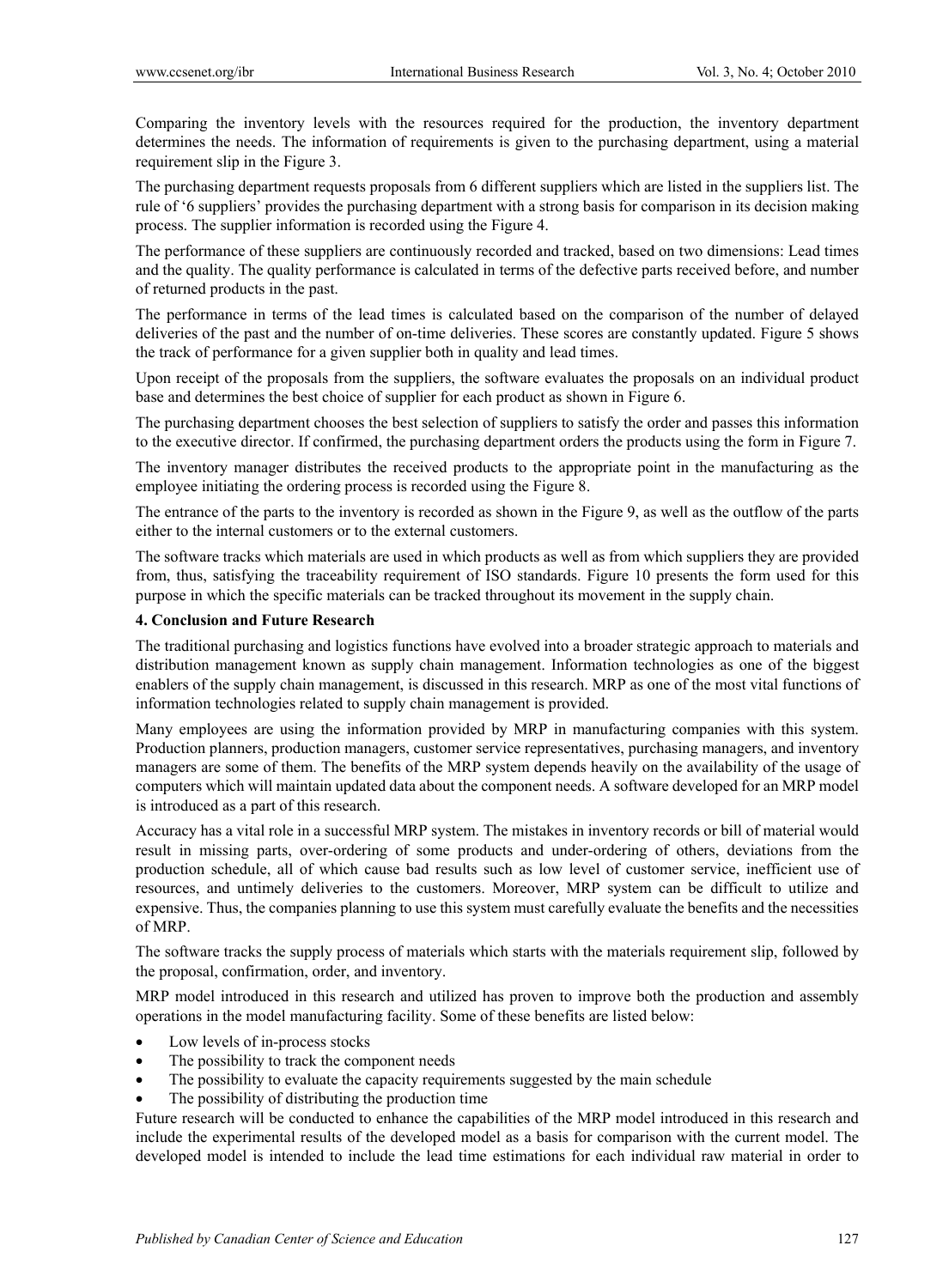improve the accuracy of estimates of order time. This additional feature is tended to reduce the lead times as a result of better planning capabilities with the extra information obtained.

# **References**

Andersson, H., Axsater, S., Jonsson, H. (1981). Hierarchical Material Requirements Planning*. International Journal of Production Research*, vol.19-1.

Benton, W., Clay, D. (1982). Material Requirements Planning (MRP) and Purchase Discounts, *Journal of Operations Management*, vol.2-2.

Heizer, J., Render, B. (2004). Operations Management, *Prentice Hall*, USA.

Lambert, D., Cooper, M. (2000). Issues in Supply Chain Management, *Industrial Marketing Management*, vol.29-1.

Min, H., Zhou, G.. (2002). Supply Chain Modeling: Past, Present and Future, *Computers & Industrial Engineering*, vol.43-1-2.

Minner, S. (2002). Multiple-Supplier Inventory Models in Supply Chain Management: A Review, *International Journal of Production Economics*, vol.81-82.

Pandey, P., Yenradee, P., Archariyapruek, S. (2000). A Finite Capacity Material Requirements Planning System, *Production Planning & Control*, vol.11-2.

Stevenson, W. (2002). Operations Management, *McGraw-Hill*, USA.

Subramani, M. (2004). How Do Suppliers Benefit from Information Technology Use in Supply Chain Relationships? *MIS Quarterly*, vol.28-1.

Şağbanşua, L. (2006). Tedarik Zinciri Yönetimi, *AB Girişimcilik Kursu Destek Yayın Dizisi*.

Simchi-Levi D., Kaminsky, P., Simchi-Levi, E., (2000). Designing and Managing the Supply Chain, *McGraw-Hill*, USA.

Taha, H., (2006). Operations Research, Prentice Hall, USA.

Tan, K. C. (2001). A Framework of Supply Chain Management Literature, *European Journal of Purchasing & Supply Management*, vol.7-1.

Thomas, D., Griffin, P. (1996). Coordinated Supply Chain Management. *European Journal of Operational Research*, vol.94-1.

Wacker, J. (1985). A Theory of Material Requirements Planning (MRP): An Empirical Methodology to Reduce Uncertainty in MRP Systems, *International Journal of Production Research*, vol.23-4.

Zipken, P., (2000). Foundations of Inventory Management, *McGraw-Hill*, Boston.

#### **Appendix**

|                       | Stok Bilgi Formu             |                   |                                      |                |       |                          |                                | $-10x$  |
|-----------------------|------------------------------|-------------------|--------------------------------------|----------------|-------|--------------------------|--------------------------------|---------|
| Asama Vapilacak Alan: |                              |                   |                                      | - Acarvare     |       |                          | Ain IV Yazdriga Ain            |         |
|                       | Stok No.                     |                   | 129                                  |                | Turix | Ξ                        |                                | Tamara  |
|                       |                              | Eody 124/8090     |                                      | Kullanen Alanc |       | $\overline{\phantom{a}}$ |                                | X lotal |
|                       |                              |                   | AR KAPAK VIBOSO ISFERO GOVDE KAPAGI) |                |       |                          |                                |         |
|                       |                              | <b>Binne ADET</b> |                                      |                |       |                          | F2 + Kajidan<br>F.I.- lotal et |         |
|                       | Famou:                       |                   |                                      |                |       |                          |                                |         |
|                       | Tenun Sizesi                 |                   |                                      |                |       |                          |                                | Lime    |
|                       | Kalieti:                     |                   |                                      |                |       |                          |                                |         |
|                       | Markau:                      |                   |                                      |                |       |                          |                                |         |
|                       | Angeri Stok:                 |                   |                                      |                |       |                          |                                |         |
|                       | Sartname No: MES-19          |                   |                                      |                |       |                          |                                |         |
|                       | <b>Qzei Kod</b>              |                   |                                      |                |       |                          |                                |         |
|                       | Genri Mådar:                 |                   | 1049                                 |                |       |                          |                                |         |
|                       | Cikian Mikhai:               |                   |                                      |                |       |                          |                                |         |
|                       | Geçen Yıl Kullanılan Miktar. |                   |                                      |                |       |                          |                                |         |
|                       | <b>Son Figure</b>            |                   | 0.00T <sub>L</sub>                   |                |       |                          |                                |         |
|                       | Son Ging Tarihi: 26.01.2004  |                   |                                      |                |       |                          |                                |         |
|                       | Spri Gelp Mikton:            |                   | 81                                   |                |       |                          |                                |         |
|                       | Ağırlıklı Ortalama Fiest.    |                   |                                      |                |       |                          |                                |         |
|                       | Elevene Et. ITT              |                   |                                      |                |       |                          |                                |         |
| $+ -$                 |                              |                   |                                      |                |       | ÷                        | u                              | e       |

Figure 1. Inventory Information Form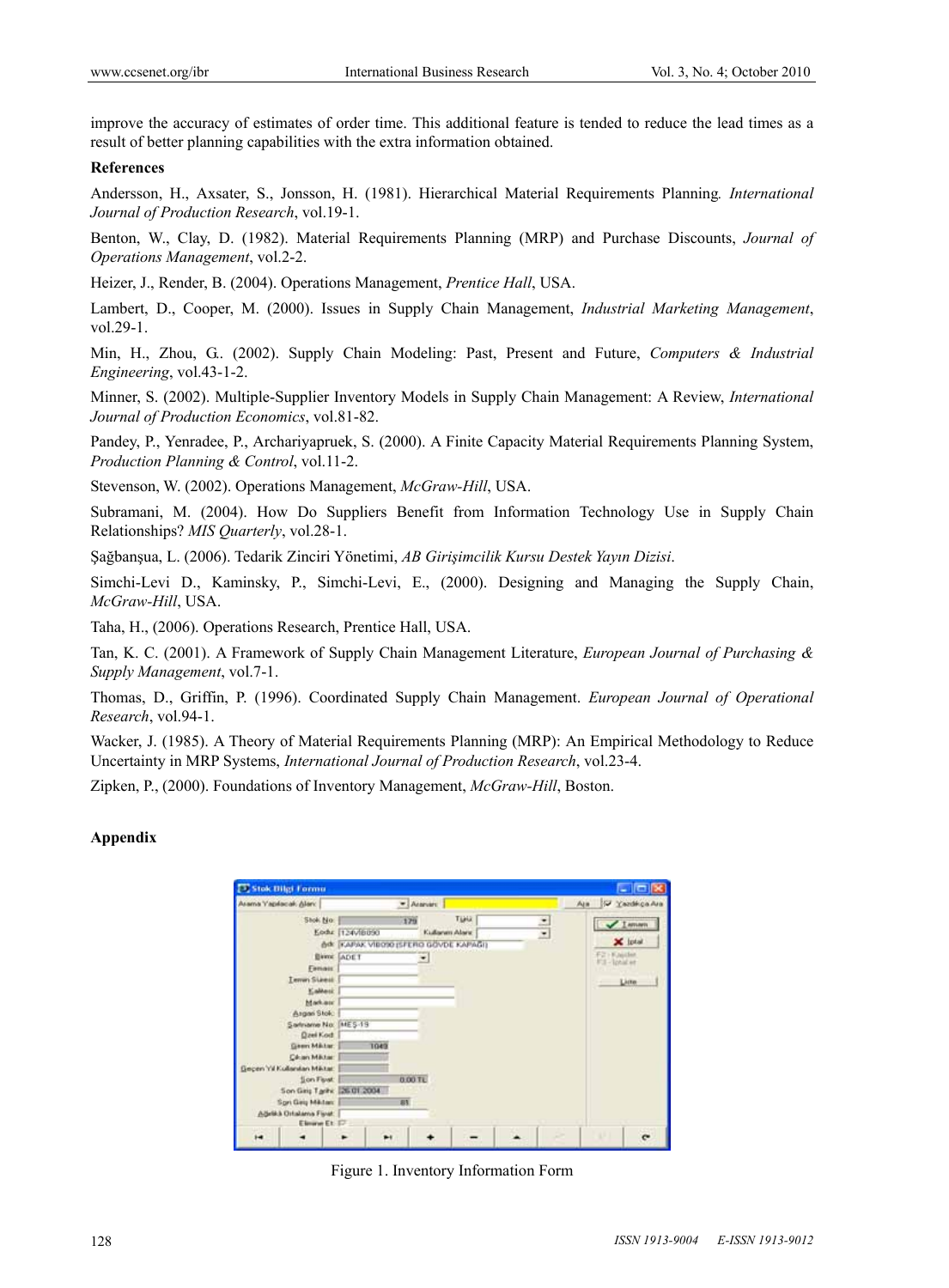| . IF YANKINA<br><b>Instrument Charles (Class)</b><br><b>ALC: YES</b><br>Assort | Abec Insie<br>Allanci Az                                   |                          |  |
|--------------------------------------------------------------------------------|------------------------------------------------------------|--------------------------|--|
| PASSWAN 4.106 22' C3                                                           | O PastManuCro                                              | Mutules Mary Street      |  |
| ma                                                                             | <b>BUSINE ASSESSED AND IN TIREALLY</b>                     | <b>B 820154</b>          |  |
| COLLINE BORD CAP LIBROOM<br>ALUMBIVISM &TIAL 3-5-7                             | FACIO VEHICLE TTP: VL/VARLAX AABLE (PVC) 2/3 S =           | 1.5 March                |  |
| EMANT BOERLTELL CAP (LKR)                                                      | E4037 #54012 CELIX TRANSMEDION CAP DIRAIL                  | ST SHOE Make             |  |
| HALLARDS FILATE #15 mm                                                         | <b>BUASSIN WINNINGS THAN \$1 PROVIDED A RAD TO</b>         | 744                      |  |
| MARJARON F CLASS #4 mm                                                         | EAGHT MAKED AWYIN KEPALSTE Y SANA SAWILIS AGE              | <b><i>UTABLICALS</i></b> |  |
| NVAF KABLIS G 75 mm 150 C H2VA SAVANKEL!                                       | <b>PADAL WARTS HAVEN PHINC PS 135</b>                      |                          |  |
| MAKARON F CLASS #3 wes                                                         | <b>Black I WADNE SAPLANA MODERN NAVLE</b>                  | <b>KIRAH</b>             |  |
| THET BINT HEYHEX DRILLEDEN I nan-                                              | <b>BOATAA POATACO Y ROJA TOJAALIN NEIST</b>                | <b>Rinder</b>            |  |
| TTR VUNARLAK KABLO (PVC); S/IT 5 nov.                                          | <b>READAS ASADADI, TURNING, PEDICINELA AND</b>             | <b>B. Automotive</b>     |  |
| VERNIK TRANFLACK Z3KG/70 SLI BAZLI IH SINIF                                    | <b>PEACHE REACTY (ENANYE RISINA TIEL) CAP II SE</b>        | 1.36 Kin                 |  |
| FARME AVAILITY/BOOK (SPERCE<br>@ SAC DKP 2/1000/2000                           | <b>GTAND BEATER</b><br>additional                          | <b>ELAND</b>             |  |
| - A BIGLI CIVILIA MOOD EX EALITE                                               | <b>RYACET WINDOW CELLS, SAE 1040 CAP WARM</b>              | 8.370 Motor              |  |
| THE VAN'LY RONDELLA HAS                                                        | EROOM RIVOCE IN LEASEN FOOL 22"E3                          | 2 August                 |  |
| AWAIDA PERINC PIL 13:5                                                         | <b>BIRDIT BIRDIKE C. CEXAME BISPAY CAP 1 METERS</b>        | <b>CTT Home</b>          |  |
| MC 18.8LLD 9/1000 FLUT LAC                                                     | TAT G X WORK WAS SILLER TAX! FROM THE T                    | 10.73.4 km               |  |
| CELIX TRANSHISTICAL CAP SAMM                                                   | FIRST JAITOTT ALLIANSI/LIN ETNIL 3-5-7                     | 10.37 KW                 |  |
| KAYN KERESTE 1.5MH WARLIS ARTISTARIST                                          | BRIZES & MOSEY I: YAARAK, WILNIE EN VISITORI (SPIERE).     | $200 - 400$              |  |
| MVLARE D. TSDaver                                                              | <b>ROOD #STEFA TULE SWIP BIRTING COAM</b>                  | 4.07.144                 |  |
| SAFLANA METOS A SASLE<br>CELIX COMUNIMOR                                       | <b>ETAX E ETAX A BASE CAR FA MOTE ETAX TONE</b>            | <b>RAM</b>               |  |
| TIRTIFICI PICKER LA MAT                                                        | <b>BIROCC MIROZY : VAYEJ RENENELA NR</b>                   | <b>RIAM</b>              |  |
| <b>CELIR SAE FIND CAP TRANS</b>                                                | <b>PAGE FAST, ENNY EDITH TELLCAT SAT</b>                   | 12,134                   |  |
| - PAILMAN EXIX 22 C3                                                           | <b>PIRODYL MYROON INCLUDE A ANEL OIL FOR INVESTIGATION</b> | <b>S.C. Mates</b>        |  |
|                                                                                |                                                            |                          |  |



| Eu No.<br><b>Signeral Venera</b><br>Schlane:                        | ä)                                                                                                                                                                 | <b>Greifind</b><br>Ist-<br><b>Balpi Aki</b> |       |                                           |                                  |                        |                                                                                   |
|---------------------------------------------------------------------|--------------------------------------------------------------------------------------------------------------------------------------------------------------------|---------------------------------------------|-------|-------------------------------------------|----------------------------------|------------------------|-----------------------------------------------------------------------------------|
| 3 administrative<br><b>BUHES-10</b><br>1465-18<br>1441.18<br>MES 10 | Drux.<br>EXSENEL VATAR CANADI ENTAL 30KW ICH<br>EXISTABLE VALUE DISKED HITLE 2000A/ ICBV<br>KLENERS AUTOSS PR MADE DERIVE<br>KLENDING KUTU KAPASI PR. NALIDE JEROV |                                             | Maker | . Every<br>ADET.<br>ADET<br>Add 1<br>ADET | Miller:<br>150<br>100<br>ä,<br>u | <b>Eutherinced Ter</b> | $\sqrt{1}$ in and<br>$X$ is $k$<br>- 199<br><b>All provided</b><br>Malama Buldest |
|                                                                     |                                                                                                                                                                    |                                             |       |                                           |                                  |                        |                                                                                   |

Figure 3. Material Requirement Slip

| Arama Yapılacak Alan: | $-$ Aranan:                             | V Yazdikça Ara<br>Ara |
|-----------------------|-----------------------------------------|-----------------------|
| Firma No:             | 478                                     | Tamam                 |
|                       | Unvan: KIVANÇ DÖKÜM                     | X Iptal               |
|                       | Yelkik BAYRAM KIVANC                    | F2 - Kaudet           |
|                       | adres-1: DOKUMCULER SAN.SIT. 9.SK.NO.98 | F3 - Iptal et         |
| adeer2                |                                         |                       |
|                       | Sehri ANKARA                            |                       |
|                       | <b>Ilgest SINCAN</b>                    |                       |
|                       | Telefonux 2670375                       |                       |
|                       | Fag: 2671449                            |                       |
| <b>Cep Telefonu:</b>  |                                         |                       |
| Dael Kod:             |                                         |                       |
|                       |                                         |                       |
| Kalife Puanc          |                                         |                       |

Figure 4. Supplier Information Form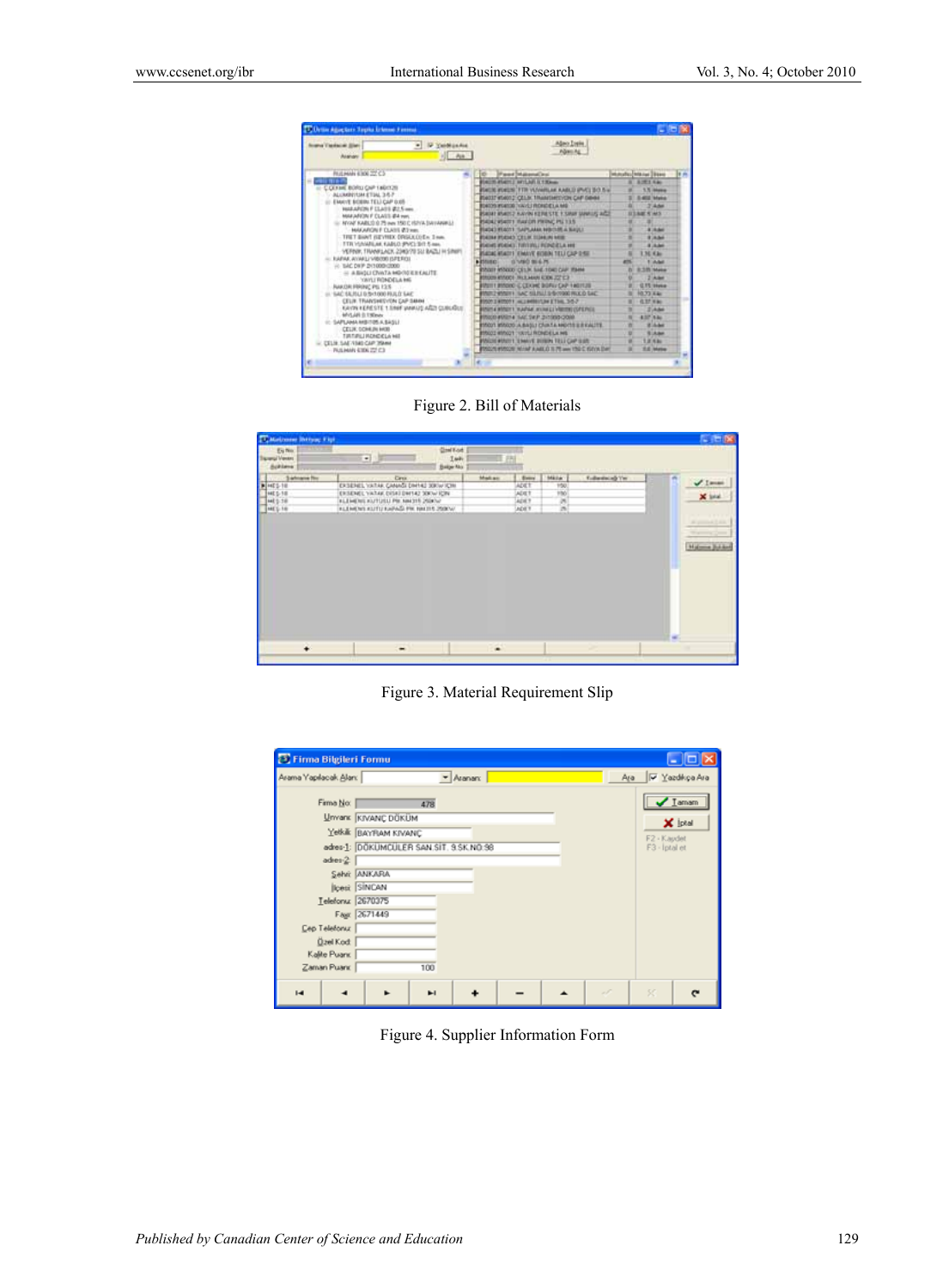|                                      |            |                               | Zanan                               | <b>Kalle</b> | 1.1.2000   | 田   | Zanan Rap        |             | L Con |
|--------------------------------------|------------|-------------------------------|-------------------------------------|--------------|------------|-----|------------------|-------------|-------|
| Fimia (AZIZ PIULMAN (AZIZ PARLAKTAS) |            | 100                           |                                     |              | 31.12.2010 | BI  | <b>Furnished</b> |             |       |
| <b>Scenai</b>                        |            | beklendig tarifugelic tarifu- | geckne gundgeckne juzzen Kaller van |              |            |     |                  |             |       |
| FRULMAN 243229                       | 08 03 2003 | 14.03.2003                    |                                     |              | 1,644      | 100 |                  |             |       |
| FILKMAN 3206                         | 09/03/2003 | 10032003                      |                                     |              | 0.5479     | 100 |                  |             |       |
| FILILMAN 630S                        | 07 03 2003 | 11.03.2003                    |                                     |              | 1,096      | 100 |                  |             |       |
| IV KAYISI 10:750                     | 19.10.2003 | 10.10.2003                    |                                     |              | $-2.466$   | 100 |                  |             |       |
| V KAYIŞI 12.5/1400                   | 04.09.2003 | 11.09.2003                    |                                     |              | 1,918      | 100 |                  |             |       |
| V KAYSI 12:50:400                    | 21.01.2004 | 20.01.2004                    | $\mathcal{A}$                       |              | $-0.274$   | 100 |                  |             |       |
| V KAYISI 13/1025                     | 11.03.2003 | 11.03.2003                    |                                     | ň            |            | 100 |                  |             |       |
| DAKWASI 13-280                       | 21.11.2003 | 19.11.2003                    |                                     |              | 0.5479     | 100 |                  |             |       |
| V KAYISI 13/300                      | 21.11.2003 | 19.11.2003                    |                                     |              | 4,5479     | 100 |                  |             |       |
| IV KAYSI 25/4400                     | D4.09.2003 | 11.09.2003                    |                                     | 2            | 1.918      | 100 |                  |             |       |
|                                      |            | ----                          |                                     |              |            |     |                  |             |       |
|                                      |            |                               |                                     |              |            |     |                  |             |       |
|                                      |            |                               |                                     |              |            |     |                  |             |       |
| Hesiple                              | Daler 1188 | Arkar: 7.123                  |                                     | Kaler: 3,267 |            |     | Kalan Puan: ME71 | <b>Aine</b> |       |

Figure 5. Performance Track Form

| <b>WE LAN BUILDIER FR AUTOMA</b><br>lass (ps)    |                                                                                       |                                              | Town !! haven't         |                        |                              |                               | Kind of loss                           |
|--------------------------------------------------|---------------------------------------------------------------------------------------|----------------------------------------------|-------------------------|------------------------|------------------------------|-------------------------------|----------------------------------------|
| <b>INFERING</b>                                  |                                                                                       | <b>Town Count</b>                            | <b>Rechesi Live pro</b> |                        |                              |                               |                                        |
| Line (Requirements) 12 Turns and it +            | <b>WE</b> <i>Instantial</i>                                                           |                                              |                         |                        |                              |                               |                                        |
| 房<br>Ask (Fig. and                               |                                                                                       | <b>Hubbar Game</b>                           |                         |                        |                              |                               |                                        |
| <b>Colombia</b> Reg                              |                                                                                       | <b>Earland</b>                               |                         |                        |                              |                               |                                        |
| m                                                |                                                                                       | Twill (Line)                                 |                         | of January   Town      |                              |                               |                                        |
| Inc.] Firey Road Road Total Their                |                                                                                       |                                              |                         |                        |                              |                               |                                        |
| March Tele   Tap Terais Suran                    |                                                                                       |                                              |                         |                        |                              |                               | <b>KE Garrette</b>                     |
| m                                                | without collect continued without College Collect Continued collect Continued without |                                              |                         |                        |                              |                               | <b>PERMIT</b>                          |
| particulate the control car-                     | <b>STREET</b>                                                                         | to it statut to                              | IS AS MAIN IL           | <b>STARBURN</b>        | ۰                            | and the anti-state control of |                                        |
| Decised into behind to be collected              |                                                                                       | th fan dadk elk fra                          | 14 Grammatich.          |                        | <b>WARRANT</b>               |                               |                                        |
| <b>Sactuarith Incorney</b>                       | PERMIT.                                                                               | 19.00 data at 74.                            | 日本製作し                   | <b>Holt decise for</b> | $-2$ density                 |                               |                                        |
| particulates (de) of fines                       | of at was air for                                                                     | comment in fa-                               | <b>Hillman</b>          | state between the      | ----                         |                               |                                        |
| <b>Backed in adult in the Nither</b>             | <b>KILMON'S</b>                                                                       | <b>YARRAN N</b>                              |                         | <b>California In</b>   | <b>Caldwark</b>              |                               | $m_{21}$                               |
| NAMES WAS FOUND BUILDING.                        | 13,000 %                                                                              | <b><i>EXEMINER</i></b>                       | <b>LA ANGELA</b>        |                        | <b><i><u>GAMMER</u></i></b>  |                               |                                        |
| Best Mail (44) 240 CAP 1 (mm)                    | 13,000 %                                                                              | <b><i>B'ILBEAK IL</i></b>                    | <b><i>STANDART</i></b>  | 4 is more in.          | <b><i><u>Product</u></i></b> |                               | <b>Northern</b>                        |
| exhibit in 1804 films<br>entering securities and | <b>EXHIBIT.</b><br>Chemical C.                                                        | <b>EXHIBITS</b><br><b><i>ATMOSFIELDS</i></b> | <b>Lander</b><br>٠      | A/Academic N.          | 19-40-41                     |                               |                                        |
| <b>TAXABLE IN</b>                                | <b>STATISTICS</b>                                                                     | <b>COLOR</b>                                 | -<br><b>Situane</b>     |                        | <b>TANKS</b>                 |                               |                                        |
| a border and the                                 |                                                                                       | . .                                          | on the con-             | <b>Section</b>         |                              |                               |                                        |
|                                                  |                                                                                       |                                              |                         |                        |                              |                               |                                        |
|                                                  |                                                                                       |                                              |                         |                        |                              |                               |                                        |
|                                                  |                                                                                       |                                              |                         |                        |                              |                               |                                        |
|                                                  |                                                                                       |                                              |                         |                        |                              |                               |                                        |
|                                                  |                                                                                       |                                              |                         |                        |                              |                               |                                        |
|                                                  |                                                                                       |                                              |                         |                        |                              |                               |                                        |
|                                                  |                                                                                       |                                              |                         |                        |                              |                               |                                        |
|                                                  |                                                                                       |                                              |                         |                        |                              |                               |                                        |
|                                                  |                                                                                       |                                              |                         |                        |                              |                               |                                        |
|                                                  |                                                                                       |                                              |                         |                        |                              |                               |                                        |
|                                                  |                                                                                       |                                              |                         |                        |                              |                               |                                        |
|                                                  |                                                                                       |                                              |                         |                        |                              |                               |                                        |
|                                                  |                                                                                       |                                              |                         |                        |                              |                               |                                        |
|                                                  |                                                                                       |                                              |                         |                        |                              |                               | <b><i><u>Stanbor Steven</u> II</i></b> |
|                                                  |                                                                                       |                                              |                         |                        |                              |                               | and College of                         |

Figure 6. Proposal Request Form

| <b>Chicaris Forme</b>                                                |                                                     |                                                                                           |                                                                                     |                                                                                                   |                                        |             |                                                                                                      |                                |
|----------------------------------------------------------------------|-----------------------------------------------------|-------------------------------------------------------------------------------------------|-------------------------------------------------------------------------------------|---------------------------------------------------------------------------------------------------|----------------------------------------|-------------|------------------------------------------------------------------------------------------------------|--------------------------------|
| Lans Mar<br><b>University</b><br>fair.<br><b>Calibrato Rai</b><br>34 | W.<br>INCTURE DOCUM SUBJET<br>3147201 128<br>u m    | <b>IMANUE</b><br>$+1.1$                                                                   | <b>Taske (juma)</b><br><b>Nation Same</b><br>Marines av TAAT DRICTLES<br>Siet Swite | 30 Lucces<br>and leader paid intercepence system sensor<br>Automobile LANE ASSAULTS STOLEN SEXUSE |                                        |             |                                                                                                      | $\sqrt{2}$<br>$X$ into<br>Tank |
|                                                                      | Thurs us.                                           | Case:                                                                                     | <b>Status</b>                                                                       |                                                                                                   | <b>Draw Make Town Windline</b>         | <b>Page</b> | Feeinglutine                                                                                         |                                |
| <b>The Second Second</b>                                             | <b>TOR 1/20041124</b><br><b>TERRIT</b>              | <b>JOVER AVAILT PA MAY LINE</b><br><b>CARAL IS FROM FARTER</b><br><b>EAPAK RICHK GENS</b> |                                                                                     |                                                                                                   | 75 ADET<br><b>BAC</b>                  |             |                                                                                                      | <b>CENTRE</b>                  |
|                                                                      | <b>214 TJIRAFIA</b>                                 | <b>EARTH R. PRI BATIST</b>                                                                |                                                                                     | <b>TOO</b>                                                                                        | 1934.301                               |             | m.<br><u>a matana a</u>                                                                              |                                |
|                                                                      | <b>LIT TJENICHE</b><br>30 100 million<br>37.100AF63 | AWAY AND POLICE FOR BACKS<br>Arvive Newton                                                |                                                                                     | itis                                                                                              | <b>BLACKY</b><br>TAGA 100<br>130 April |             | 'n,<br>$\sim$                                                                                        |                                |
|                                                                      | 36.135ac26<br>251 1304426                           | <b>ELEMENT FUTURU PR MAZIE:</b><br>VEHICLE EDG SAVAS PE MODE                              |                                                                                     | w<br>w<br>$\overline{w}$                                                                          | <b>MART</b><br>to ADD                  |             | h,<br>$\frac{1}{2} \left( \frac{1}{2} \right) \left( \frac{1}{2} \right) \left( \frac{1}{2} \right)$ |                                |
|                                                                      | THE TOWARDOOR                                       | <b>RUNGHAD IN MORE</b>                                                                    |                                                                                     | w                                                                                                 | <b>NUCET</b>                           |             | 'n.                                                                                                  |                                |
|                                                                      |                                                     |                                                                                           |                                                                                     |                                                                                                   |                                        |             |                                                                                                      |                                |

Figure 7. Order Form

| Siparis Veren Bilgi Formu |                                                 |                                   |
|---------------------------|-------------------------------------------------|-----------------------------------|
| $N$ o: $E$                |                                                 | $\blacktriangleright$ $\bot$ amam |
|                           | Adı Soyadı: Sebahattin UYSAL                    | $\times$ iptal                    |
|                           | Birimi: Mekanik -1                              | F2 - Kaydet                       |
|                           | Görevi: Atölye Şefi                             | F3 - İptal et                     |
| İmz <u>a</u> :            | İmza Yükle                                      |                                   |
| $\blacksquare$            | -0<br>$\blacktriangleright$<br>$\blacktriangle$ | 53<br>G                           |

Figure 8. Ordering Employee Information Form